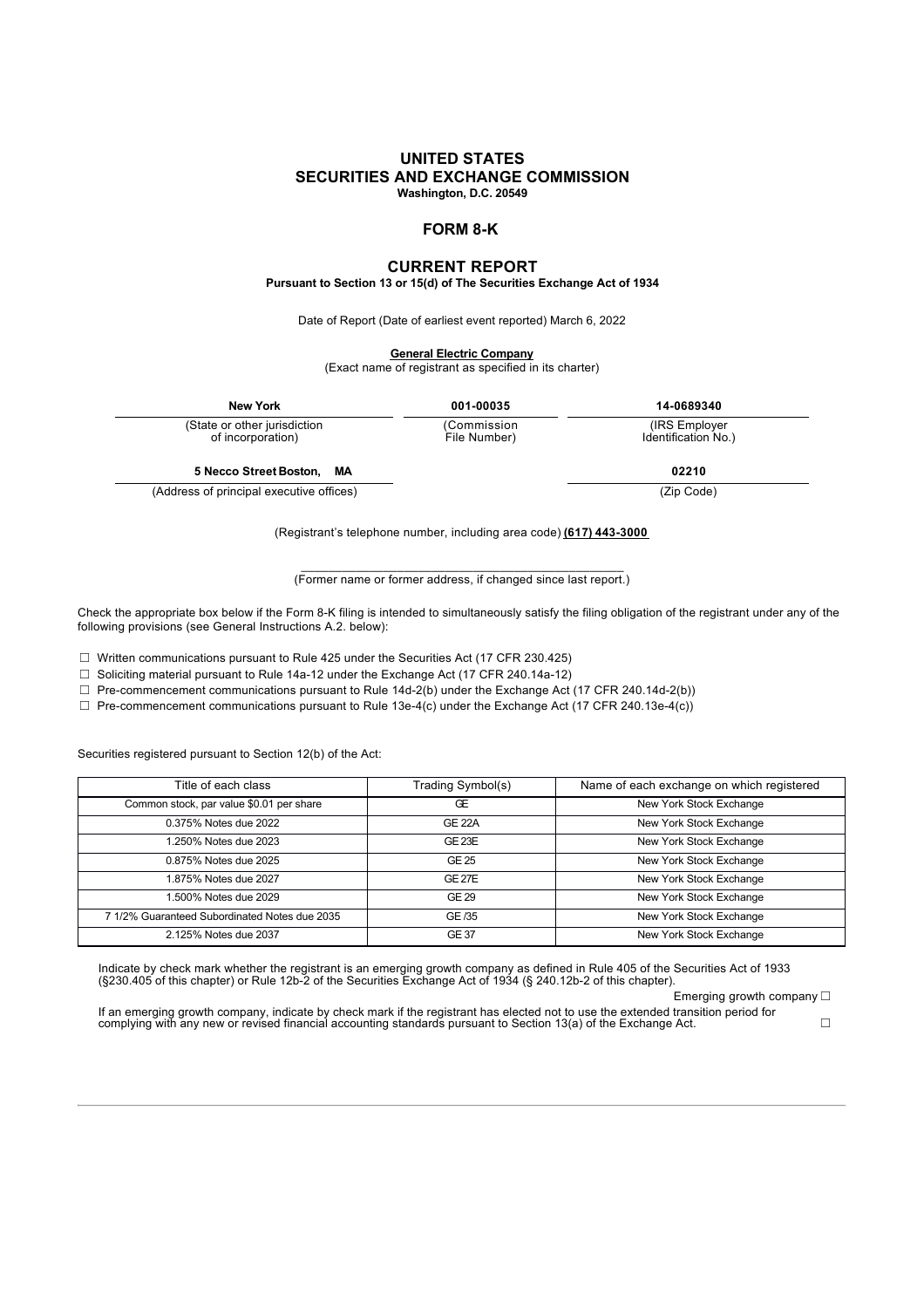#### **Item 5.02. Departure of Directors or Certain Officers; Election of Directors; Appointment of Certain Officers; Compensatory Arrangements of Certain Officers.**

On March 6, 2022, the Board of Directors (the "Board") of General Electric Company ("GE" or the "Company") elected Stephen F. Angel, Isabella D. Goren and Tomislav Mihaljevic to the Board, effective March 7, 2022 for Mr. Angel and Ms. Goren and April 11, 2022 for Dr. Mihaljevic. James Tisch will not stand for reelection at the Company's 2022 Annual Meeting of Shareholders. In connection with these changes, the Board increased its size to accommodate the newly elected directors. A copy of the press release announcing the election of the new directors is attached as Exhibit 99 and incorporated herein by reference.

The Board has determined that Mr. Angel, Ms. Goren and Dr. Mihaljevic are independent directors under the New York Stock Exchange listing standards and the Company's independence guidelines, as set forth in the Board's Governance Principles.

Mr. Angel, Ms. Goren and Dr. Mihaljevic will participate in the compensation and benefit program for the Company's independent directors, which is described on page 55 of the Company's Proxy Statement for its Annual Meeting of Shareholders held on May 4, 2021, which was filed with the Securities and Exchange Commission on March 22, 2021.

The Board has not yet appointed Mr. Angel, Ms. Goren or Dr. Mihalje vic to any Board committees.

### **Item 8.01. Other Events.**

On March 6, 2022, the Board also provided an authorization for up to \$3 billion of common share repurchases. GE expects to consider share repurchases as one of a number of potential capital allocation alternatives on an ongoing basis, along with organic and inorganic investments, as we plan to establish three global, investment grade companies. Repurchases may be made from time to time in the open market, in privately negotiated transactions or in such other manner as determined by the Company. The timing of any repurchases and the actual amount repurchased would depend on a variety of factors, including the market price of the Company's shares, general market and economic conditions and other factors. The share repurchase authorization does not obligate the Company to acquire any particular amount of common shares. It has no specified expiration date and may be amended or terminated at an y time without prior notice.

#### **Item 9.01 Financ ial Statements and Exhibits.**

**(d) Exhibits Exhibit Description**

**[99](geex99xgebod_382022xpressr.htm)** Press release dated March 8, 2022 issued by GE.

**104** The cover page of this Current Report on F orm 8-K formatted as Inline XBRL.

### **Forward-looking statements.**

This document contains "forward-looking statements"-that is, statements related to future, not past, events. These forward-looking statements often address our expected future business and financial performance and financial condition, and often contain words such as "expect," "anticipate," "intend," "plan," "believe," "seek," "see," "will," "would," "estimate," "forecast," "target," "preliminary," or "range." Forward-looking statements by their nature address matters that are, to different degrees, uncertain, and are subject to risks, uncertainties and assumptions. Should one or more of these risks or uncertainties materialize, or should underlying assumptions prove incorrect, actual results may vary materially from those indicated or anticipated by such forward-looking statements. The inclusion of such statements should not be regarded as a representation that such plans, estimates or expectations will be achieved. Important factors that could cause actual results to differ materially from such plans, estimates or expectations include, among others: our success in executing and completing asset dispositions or other transactions, including our plan to pursue spin-offs of our Healthcare business and our combined Renewable Energy, Power and Digital businesses, and our plans to exit our equity ownership positions in Baker Hughes and AerCap, the timing of closing for such transactions, the ability to satisfy closing conditions, and the expected proceeds, consideration and benefits to GE; the continuing severity, magnitude and duration of the COVID-19 pandemic, including impacts of the pandemic, of businesses' and governments' responses to the pandemic and of individual factors such as aviation passenger confidence, on our operations and personnel, on commercial activity and demand across our and our customers' businesses, and on global supply chains; the extent to which the COVID-19 pandemic and related impacts, including global supply chain disruptions and price inflation, will continue to adversely impact our business operations, financial performance, results of operations, financial position, the prices of our securities and the achievement of our strategic objectives; changes in macroeconomic and market conditions and market volatility (including developments and volatility arising from the COVID-19 pandemic), including inflation, interest rates, the value of securities and other financial assets (including our equity ownership positions in Baker Hughes and AerCap, and expected equity interest in the Healthcare business after its spin-off), oil, natural gas and other commodity prices and exchange rates, and the impact of such changes and volatility on our financial position and businesses; our de-leveraging and capital allocation plans, including with respect to actions to reduce our indebtedness, the timing and amount of GE dividends, organic investments, and other priorities; downgrades of our current short- and long-term credit ratings or ratings outlooks, or changes in rating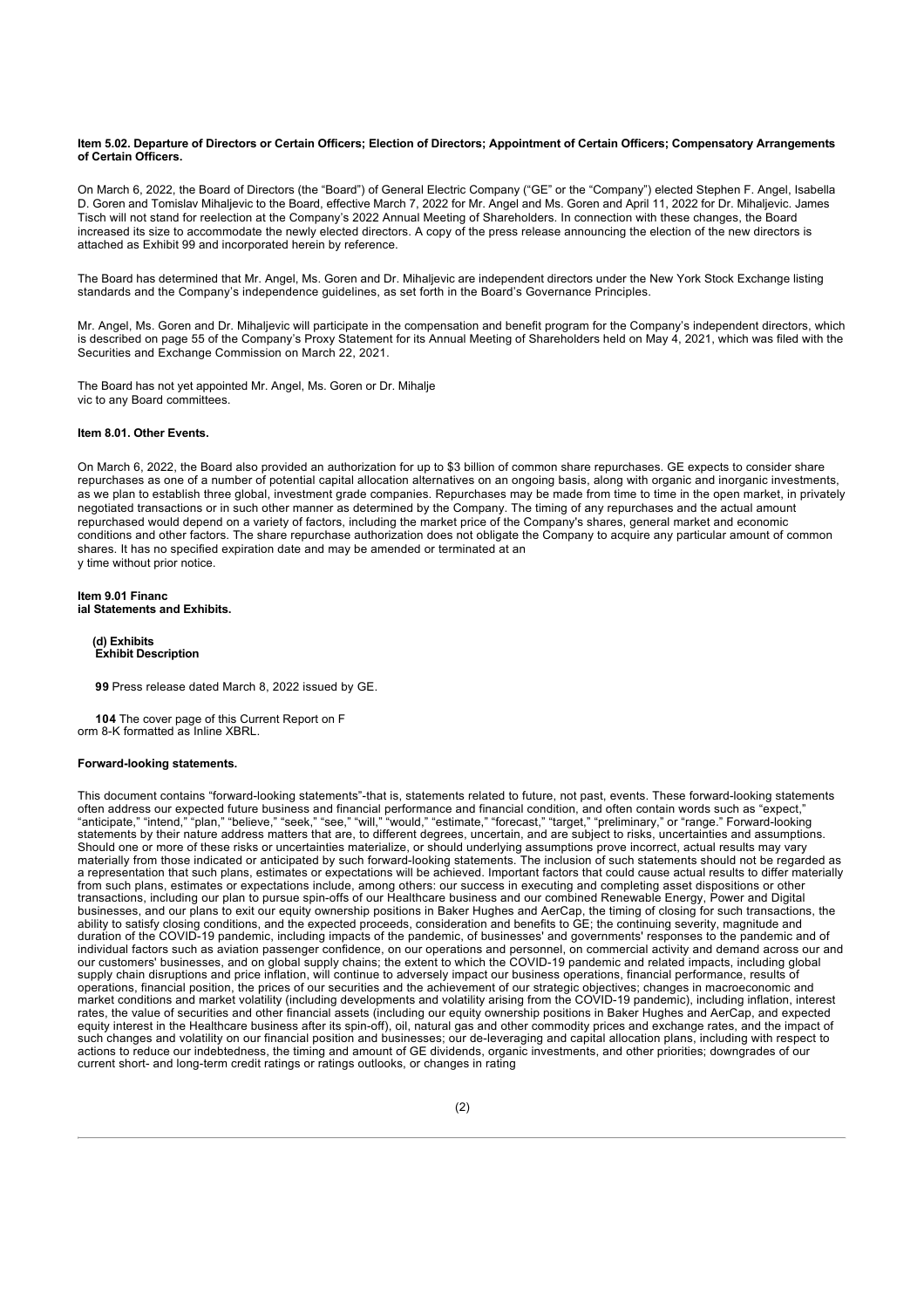application or methodology, and the related impact on our liquidity, funding profile, costs and competitive position; our liquidity and the amount and timing of our cash flows and earnings, which may be impacted by customer, supplier, competitive, contractual and other dynamics and conditions; capital and liquidity needs associated with our financial services operations, including in connection with run-off insurance operations and Bank BPH, the amount and timing of any required capital contributions and any strategic actions that we may pursue; global economic trends, competition and geopolitical risks, including developments related to Ukraine and Russia, changes in the rates of investment or economic growth in key markets we serve, or an escalation of sanctions, tariffs or other trade tensions between the U.S. and China or other countries, and related impacts on our businesses' global supply chains and strategies; market developments or customer actions that may affect demand and the financial performance of major industries and customers we serve, such as secular, cyclical and competitive pressures in our Power business; pricing, the timing of customer investment and other factors in renewable energy markets; demand for air travel and other dynamics related to the COVID-19 pandemic; conditions in key geographic markets; and other shifts in the competitive landscape for our products and services; operational execution by our businesses, including the success in improving operational performance at our Renewable Energy business, and the performance of our Aviation business amidst the ongoing market recovery; changes in law, regulation or policy that may affect our businesses, such as trade policy and tariffs, regulation and incentives related to climate change (including extension of the U.S. wind Production Tax Credit), and the effects of tax law changes; our decisions about investments in research and development, and new products, services and platforms, and our ability to launch new products in a cost-effective manner; our ability to increase margins through implementation of operational changes, restructuring and other cost reduction measures; the impact of regulation and regulatory, investigative and legal proceedings and legal compliance risks, including the impact of Alstom and other investigative and legal proceedings; the impact of actual or potential failures of our products or third-party products with which our products are integrated, and related reputational effects; the impact of potential information technology, cybersecurity or data security breaches at GE or third parties; and the other factors that are described in the "Risk Factors" section of our Form 10-K for the year ended December 31, 2021, as such descriptions may be updated or amended in any future reports we file with the SEC. These or other uncertainties may cause our actual future results to be materially different than those expressed in our forward-looking statements. We do not undertake to update our forward-looking statements.

(3)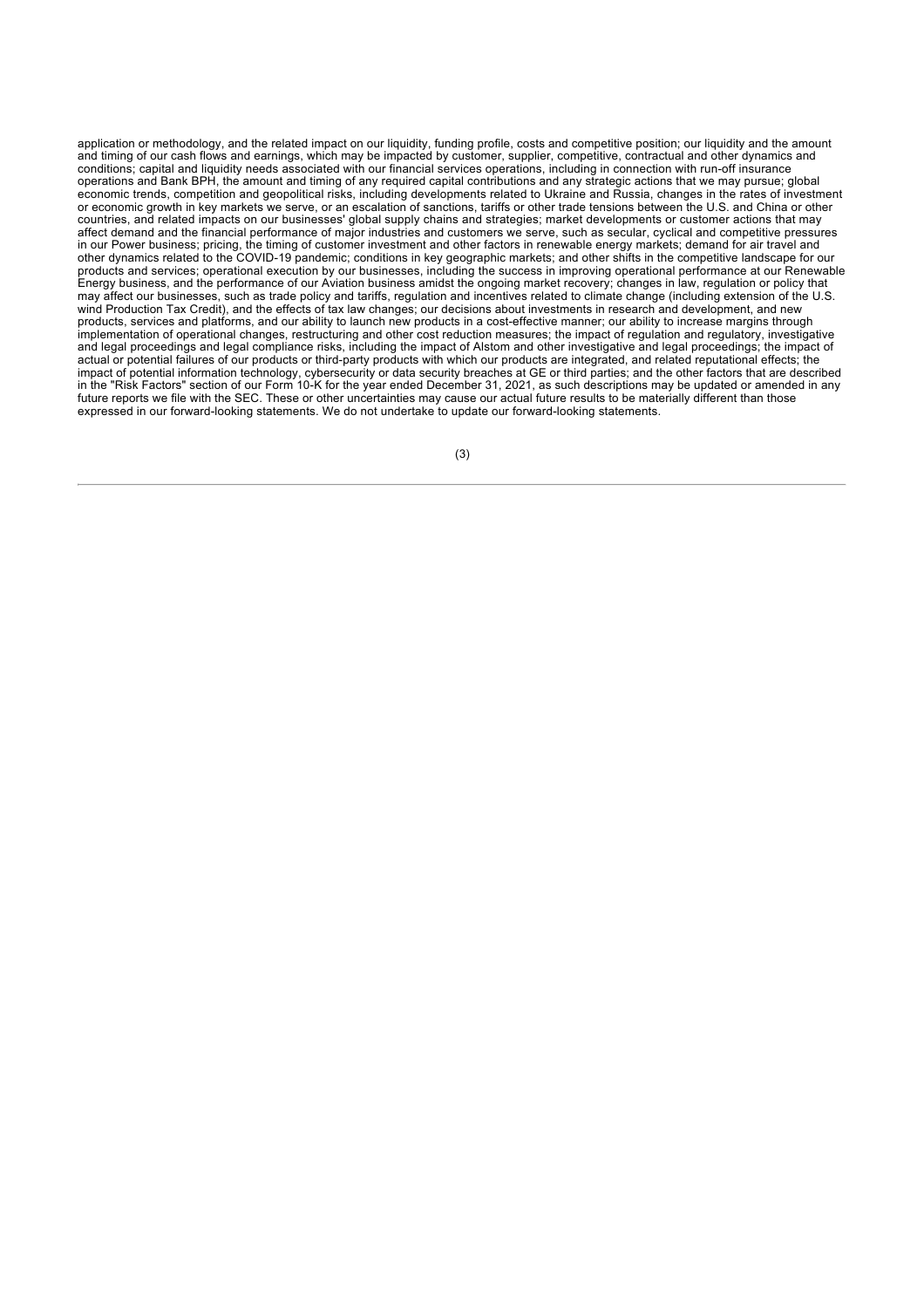### **SIGNATURES**

Pursuant to the requirements of the Securities Exchange Act of 1934, the registrant has duly caused this report to be signed on its behalf by the undersigned hereunto duly authorized.

> General Electric Company (Registrant)

Date: March 8, 2022 /s/ Michael Holston Michael Holston Senior Vice President, General Counsel and Secretary

(4)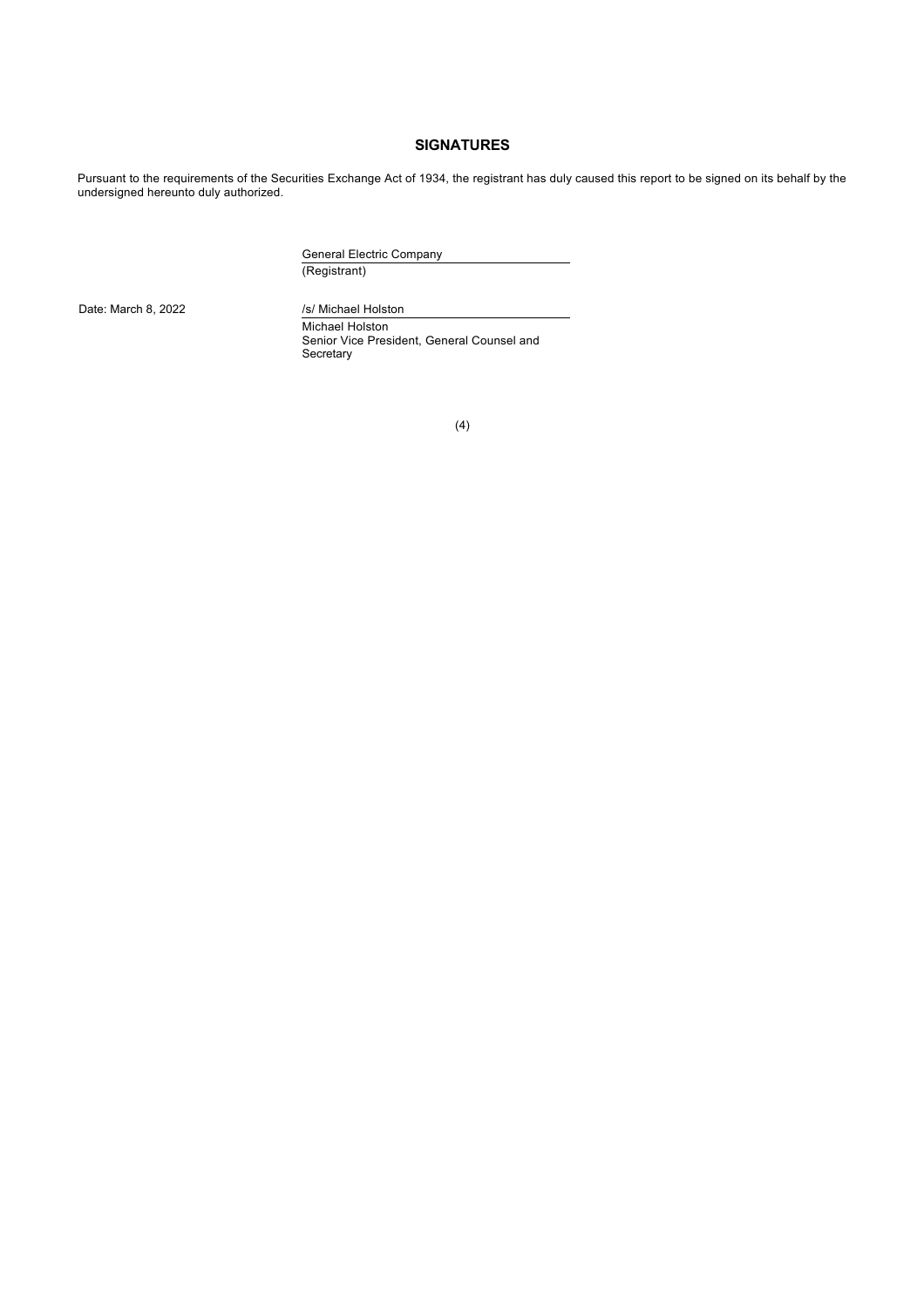## **PRESS RELEASE**

### **GE ELECTS THREE NEW MEMBERS TO BOARD OF DIRECTORS**

•Stephen F. Angel, former Chief Executive Officer, Linde plc; Isabella D. Goren, former Chief Financial Officer of American Airlines and AMR Corporation; and Dr. Tomislav Mihaljevic, Chief Executive Officer and President of Cleveland Clinic join the GE Board of Directors

•James Tisch will not stand for reelection, following 12 years of service

BOSTON - March 8, 2022 - GE (NYSE: GE) today announced that its Board of Directors has elected three new members.

GE Chairman and CEO H. Lawrence Culp, Jr. said, "We are pleased to welcome three new world-class directors who add deep domain expertise aligned with our plans to form three independent, investment-grade, industry-leading companies focused on the future of flight, precision health and the energy transition. We look forward to learning from these experienced leaders."

Culp continued, "On behalf of GE and its Board, I also want to thank Jim Tisch who will not stand for reelection this year. With over 12 years on GE's Board, we are grateful for his service and dedication to GE."

GE Lead Director Thomas Horton said, "The Board is committed and excited for GE's next transformative phase. These new directors bring decades of experience across the aviation, healthcare, and energy industries. As we advance on our plans to form three independent companies, their experience will be incredibly valuable."

The three new directors are:

**Stephen F. Angel (66)**, who as CEO of Linde plc successfully led the merger of Linde AG and Praxair to create the leading global industrial gases and engineering company. Angel is the non-executive Chairman of Linde plc, after having served as CEO of Linde plc from October 2018 to February 2022. Prior to that, he was Chairman, President and CEO of Praxair, Inc. from 2007 to 2018. Prior to joining Praxair, he spent 22 years in a variety of leadership positions at GE. Angel serves on the Board of Directors of PPG Industries as well as on the board of the Hydrogen Council and is a member of The Business Council. He joins the GE Board effective March 7, 2022.

**Isabella "Bella" D. Goren (61)**, who as former CFO of American Airlines, Inc. and AMR Corporation, brings more than 27 years of aviation industry experience and expertise. Goren held a variety of roles while at American Airlines, ranging from human resources to revenue management, investor relations, international operations, customer relationship marketing, as well as oversight of supply chain and cargo operations. She also served as President of AMR Services, a provider of airport ground services. Goren serves on the Board of Directors of Marriott International as well as the Board of Directors of MassMutual Financial Group. In addition, she serves on the executive board of SMU, Lyle School of Engineering and the advisory board of The University of Texas at Austin, Cockrell School of Engineering. She joins the GE Board effective March 7, 2022.

**Tom Mihaljevic, M.D., (58)**, who as CEO and President of Cleveland Clinic, leads a \$12 billion globally integrated healthcare system with 19 hospitals and more than 220 outpatient locations around the world. Prior to his current role, Dr. Mihaljevic served as CEO of Cleveland Clinic Abu Dhabi. Cleveland Clinic Abu Dhabi is part of Mubadala Health's network of world-class healthcare